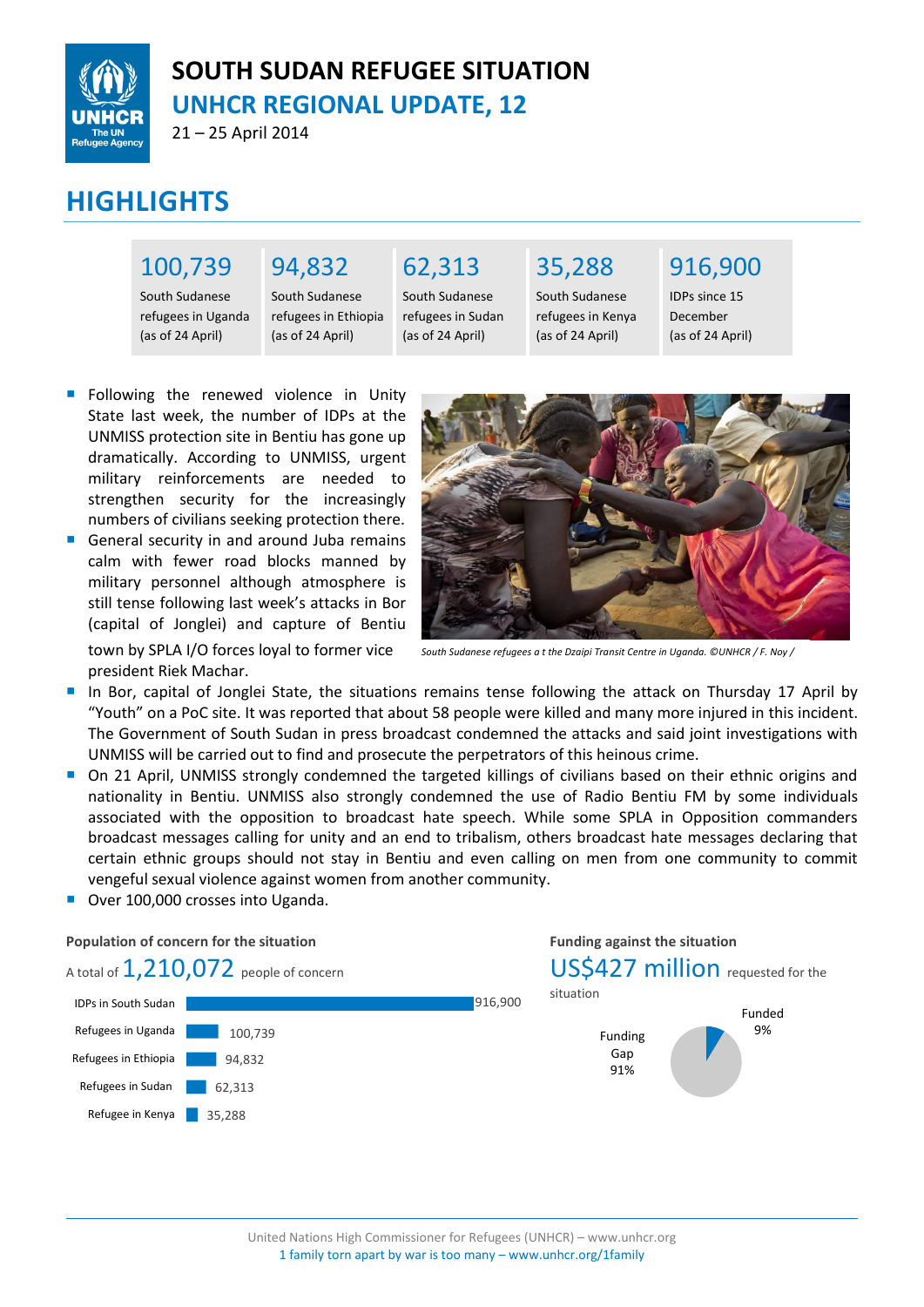# **UPDATE ON ACHIEVEMENTS**

### **Operational Context**

The conflict started in Juba on 15 December 2013 and quickly spread to other states. Few weeks after, thousands of people had been killed and wounded and hundreds of thousands displaced from their homes. Despite the signing of a cessation of hostilities agreement on 23 January 2014, fighting between the Government and the Opposition has continued and is ongoing. Security remains tense with reports of armed forces' mobilization and clashes in Jonglei, Unity and Upper Nile States. Aid agencies estimate that 916,900 are currently displaced within the country, sheltering across 174 different displacement sites and around 293,172 have fled to neighbouring countries.

### **Recent Developments**



#### SOUTH SUDAN:

- The overall the refugee situation is relatively stable. Very low new arrivals were noted in both Unity and Upper Nile in the past week. New arrivals to Unity state cited ongoing aerial bombard as a primary reason for flight. The food supply to the Maban Refugee Camps (Upper Nile State) is still a serious challenge and UNHCR/WFP continue to explore various means of rapid pre-positioning, especially in light of the partial looting that occurred after last week's airdrop of food.
- During this week, 85 refugees were transported by UNHCR from Yida to Ajuong Thok refugee camp in one convoy using UNHCR trucks and buses. This is part of the plan to close Yida which is considered too close to the border with Sudan. Ajoung Thok is the new camp where refugees are being relocated to.
- SUDAN:
- **There have been reports of several thousand new arrivals in Blue Nile State, following the fighting in Renk and** Bentiu, with indications that many of them have continued onwards to White Nile State. The figures have yet to be confirmed by the authorities.

ETHIOPIA:

- **South Sudanese refugees have still free access to the Ethiopian territory to seek asylum. Level 1 registration by** ARRA and UNHCR at the border entry points of Pagak and Akobo is ongoing. The average arrival rate remains 800-1,000 individuals per day. The vast majority of new arrivals continue to be women and children who report that men stayed behind to fight or to protect their property. Some report that armed groups are preventing young and able-bodied men from travelling and influence them to join the fight.
- IOM continues to relocate refugees from Akobo and Pagak entry points to the camp, with 20,410 individuals transported to the camps as of 22 April. The movements comprise road movements from Pagak to Kule camp, boat movements from Akobo to Leitchuor camp via Burbiey, and air movements from Akobo to Leitchuor on the helicopter contracted by UNHCR which is used to transport vulnerable refugees who cannot undertake the 8-9 hour boat ride from Akobo to Burbiey.

UGANDA:

- In Kiryandongo settlement in Uganda, over 50 boys and girls of different ages and ethnic backgrounds were mobilized at the reception centre during the Easter holiday to participate in different games such as football, netball, skipping, singing and dancing.
- In Adjumani, ACORD organized peace prayers that brought together people from the Nuer and Dinka ethnic groups, who vowed to coexist peacefully.

KENYA:

**UNHCR** maintained presence at the Nadapal border during the reporting week. The monitoring ensured that asylum seekers had safe access to asylum territory. The Immigration Department and DRA continued to receive and issue entry clearance for South Sudanese arriving at the border. Most of the South Sudanese arriving to the Kenya Sudan border are women, children and teenagers. The asylum seekers indicated that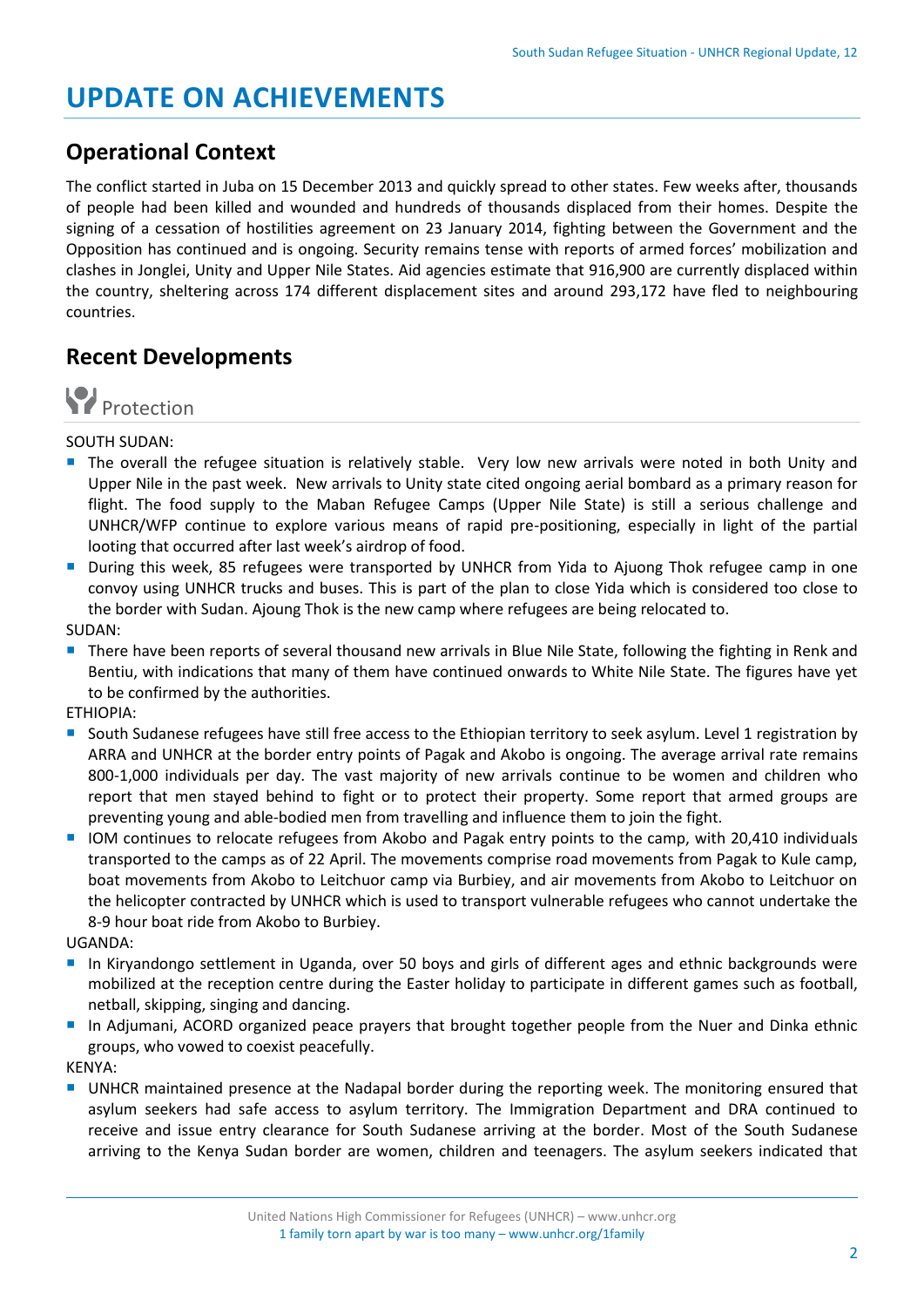situation in South Sudan was still tense in most villages and were expecting more asylum seekers coming to Kenya.

## Education

#### SUDAN:

- Education materials that were distributed in Al Alagaya (school-in-a-box, recreation kits, plastic tarpaulin, and sitting mats) by UNICEF, the Ministry of Education (MoE) and MoSA reached 1,400 children in Child Friendly Spaces. Following UNICEF's emergency airlifting of supplies to Sudan, additional materials are being dispatched to White Nile for response and to be prepared for the relocation of Kilo 10.
- Education materials distributed in Elleri (South Kordofan) by UNICEF and MoSA reached 2,000 children in 40 temporary learning spaces.
- **Coordination for psychosocial support activities is ongoing among the child protection sector, the Ministry of** Social Welfare, and the Ministry of Education. Forty teachers among the South Sudanese community have been identified and will soon undergo education in emergency training.

KENYA:

 Forty-one refugee teachers are attending a Training of Trainers (ToT) that is funded and facilitated by IsraAID on psychosocial aspects in education environments. The training aims at building capacities of teachers in providing psychosocial services to children in school.



#### SOUTH SUDAN:

The main reported morbidities in Ajoug Thok and Yida continue to be acute respiratory infection-ARTI, acute watery diarrhea, and malaria.

SUDAN:

 In Kilo 10 and Al Alagaya, South Sudanese new arrivals continue using health services. The number of consultations slightly decreased, with a total of 1,763 consultations compared to 1,820 last week. In Kilo 10, a total of 82 children have been immunized against measles and 56 against Penta3.

ETHIOPIA:

**MSF-F** is still providing 24 hour primary health services at Pagak border entry point (including an ambulance service to facilitate referrals to Itang Health Centre when required) while ARRA continues to offer primary health care services to the refugee population in Kule.

#### UGANDA:

- At the reception centre and settlement in Adjumani District, MSF-F gives up to 1,000 consultations daily of routine curative services, while Medical Teams International (UNHCR's partner) gives up to 150 consultations per day.
- Olujobu Health Centre III within Rhino Camp Settlement of Arua District recorded cases of suspected acute watery diarrhea. Samples have been sent for testing. So far patients have been from the host community, and this is a yearly occurrence for this area. A contingency plan is in place and UNICEF, WHO, UNHCR and MSF-F have provided supplies and assistance to the District.
- In Adjumani district, UNFPA recruited and trained six midwives in various aspects of emergency intervention. This will add capacity to the primary health care support provided by UNHCR, UNICEF, WHO and MSF-F.

KENYA:

- **No mortality was reported among asylum seekers from South Sudan and there was no excess morbidity** reported among new arrivals. Like the old refugee caseload, respiratory tract infection, malaria and malaria were the main causes of ill health.
- Measles is still being actively tracked. No new suspected cases have been identified in the camp and at the border. The latest suspected measles case was discharged from the camp hospital on 14 April. However, the outbreak cannot be declared as ended before 21 days elapse without a new case.
- Cases of malaria slightly decreased  $-747$  compared to 755 in the previous week. UNHCR and partners are proactively engaged in minimising malaria transmission: (1) early diagnosis and treatment of all malaria cases;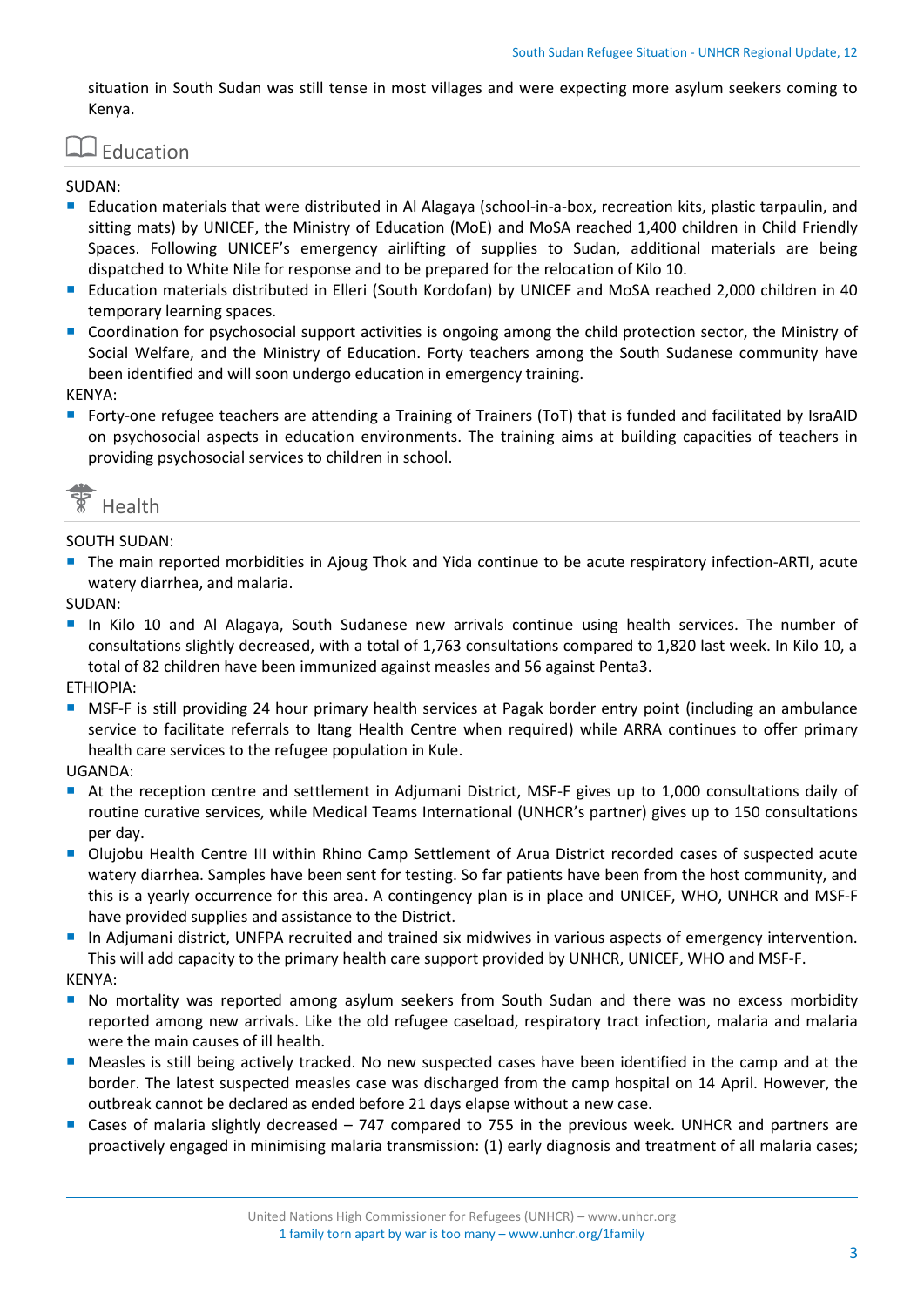(2) distribution of insecticide treated mosquito nets to new arrivals, pregnant women and under-five year old children; (3)active malaria case finding by community health promoters at family level for early treatment to interrupt transmission; (4) health message dissemination using video shows; (5) radio spots on malaria; (6) backfilling of soil harvesting pits for brick making; (7) larviciding of permanent / long term mosquito breeding sites; (8) appropriate management of water spillages at tap-stands.

## Food Security and Nutrition

SOUTH SUDAN:

- **The general nutrition status is stable in Yida and Ajuong Thok camps. Management of children with Severely** Acute Malnutrition (SAM), Moderate Acute Malnutrition, and Moderate Acute Malnutrition are on-going in both Yida and Ajuong Thok.
- General Food Distribution (GFD) was completed in Yida and Ajuong Thok over the reporting week. In Yida 67,562 individuals (99% of the target) were reached while in Ajuong Thok 10,133 individuals (98% of the target) were reached.

SUDAN:

- Total food distributions reached some 39,000 individuals in White Nile and South Kordofan since the beginning of the influx.
- Emergency Blanket Supplementary Feeding Programme (EBSFP) started in Kilo 10 and reached 705 beneficiaries, including 118 pregnant and lactating women. Target Supplementary Feeding Programme (TSFP) reached 356 individuals. In Alagaya, EBSFP has now reached 604 beneficiaries, including 94 pregnant and lactating women.
- Acute malnutrition treatments are conducted by the Nutrition Department of the Ministry of Health, with the support of UNICEF for SAM treatments and WFP for MAM treatments.

ETHIOPIA:

- UNHCR has proposed Nutrition Surveys in Kule and Leitchuor camps, with data collection tentatively scheduled for late May 2014.
- The GAM rate (based on MUAC <12.5cm) remains above 15% at all the reception sites which is indicative of the continuing poor nutrition status in which the refugees are arriving.
- ARRA, UNHCR and WFP are discussing the food strategy response and entry point preparedness in anticipation of the upcoming rainy season. A combination of High Energy Biscuits for three days followed by a one-week food ration has been decided as the most appropriate option, with the modality of distribution dependent upon the length of stay at the entry points before relocation. UNHCR also provides jerry cans, buckets, soap and kitchen sets to the refugees as part of their welcome package.

KENYA:

- **The prevalence of Global Acute Malnutrition (GAM) and Severe Acute Malnutrition (SAM) among the new** arrival cohort of 7-14 April in Kakuma were 13.2% and of 4.2% respectively. The GAM was within WHO acceptable threshold of <15% while the SAM was above the 3% threshold for an emergency situation. All the identified malnourished children were enrolled in appropriate feeding programme for nutrition rehabilitation.
- As of 20 April, 389 refugee children with Severe Acute Malnutrition were admitted in Out-Patient Therapeutic Programme (OTP) for nutritional rehabilitation - 186 were new arrivals from South Sudan.
- 1,500 children with Moderate Acute Malnutrition are undergoing nutrition rehabilitation. 4,504 children aged 6-23 months were enrolled in blanket supplementary feeding programme for prevention of malnutrition.

# Water and Sanitation

#### SOUTH SUDAN:

- **The provision of WASH services continued in both Yida and Ajuong Thok camps. Rainfall during the week could 4** have contributed to less water demand at designated water points in Yida (there are more open pits in Yida than Ajuong Thok that serve as rainwater collection areas).
- IRC will focus on expansion of water distribution network and construction of additional tap stands in Ajuong Thok.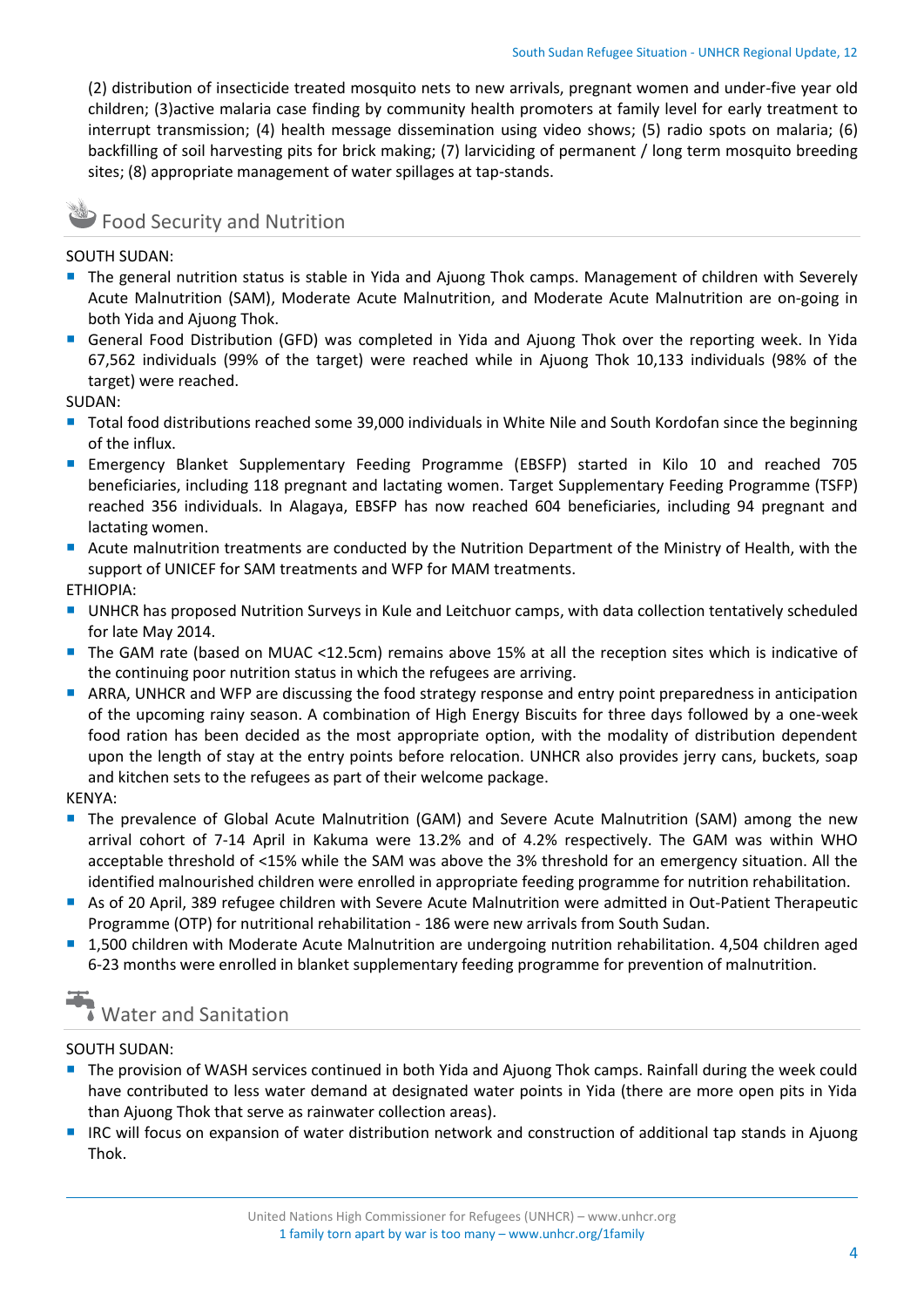SUDAN:

- **P** Plan International-Sudan, UNICEF and other actors continue supporting WASH activities in Kilo 10 area through water trucking and hygiene promotion under the supervision of MOH and WES programme.
- Increasing number of South Sudanese has resulted in a reduction of the water quantity per person. The current coverage is 10.9 l/p/day in Kilo 10 and 11.3 l/p/day in Alagaya. The gap in water quantity in Kilo 10 area is 102,800 l/p/day and 9,780 l/p/day in Al Alagaya.

ETHIOPIA:

- In Kule and Leitchuor, 320,000 and 450,000 litres of water are trucked each day respectively with support from DRC. In Pagak, MSF-H is continuing with water trucking increasing the water supply to over 20 litres per person per day. Construction of latrine blocks in the new reception site in Pagak is also underway.
- Also in Kule, 43 blocks of latrines comprising 209 stances are under construction, while NRC has also conducted a mass cleaning campaign. 136 stances are completed in Leitchuor 2 and 244 in Leitchuor.

UGANDA:

- In Adjumani, the overall water availability is of 13.6 litres per person per day, with 67% of the water supplied through hand pumps.
- **With support from many partners, the borehole sinking in Adjumani, Arua and Kiryandongo is progressing** well. Arua has now reached the emergency standard of less than 500 persons per hand pump while Adjumani and Kiryandongo are rapidly approaching the target. In the area of sanitation, with the emergency target at 1 latrine per 20 persons, the situation is also rapidly improving with Arua reaching slightly below 60, Kiryandongo below 40 and Adjumani reaching below 30 as of 18 April. This has been a priority intervention for the preparation of the rainy season.

### Shelter and NFIs

SUDAN:

- In Kilo 10, some 2,500 refugee families are still in need of shelters. The distribution of ES/NFI assistance has been put on hold until a decision is made on the relocation site. Once permission is granted to continue with the distributions, the items will be transported from the pre-positioned stock in Kosti, and additional stock will be brought from the main UNHCR warehouse in El Obeid (North Kordofan).
- Relocation of South Sudanese currently hosted in Kilo 10 site (White Nile State) remains a priority. While three sites had been identified by the authorities, the local communities expressed their reluctance and requested the Government to seek alternative locations. While this will further delay the relocation operation, two new sites have been proposed by the authorities and an assessment mission took place on 23 April to determine their suitability.

ETHIOPIA:

- To overcome the challenge of meeting the shelter needs of the refugees, 4,000 tents are being airlifted. A total of 1,000 tents (out the planned 4,000 pieces) have been airlifted from Mwanza, Tanzania. 700 tents have been transported to Leitchuor and 300 to Kule. The remaining 3,000 tents are expected to be airlifted into Gambella. The Government of Ethiopia has given the necessary authorization for the landing of the aircraft in Gambella.
- In Leitchuor, all 700 tents have been erected and allocated to 700 refugee households, reflecting that 3,500 individuals have been transferred from the low lying areas in Leitchour-1 to the higher ground of Leitchour-2. An additional 600 additional tents have also arrived in Leitchuor Camp of which 95% have been pitched and allocated to refugees.
- Site planning for Kule and Leitchuor continues to be updated. New areas for the possible expansion of Kule 1 are being identified and assessed.

UGANDA:

 In Kiryandongo settlement, 112 households of 399 individuals were relocated from the reception centre to their plots. The settlement still has 3,607 demarcated plots available for the further settlement of refugees.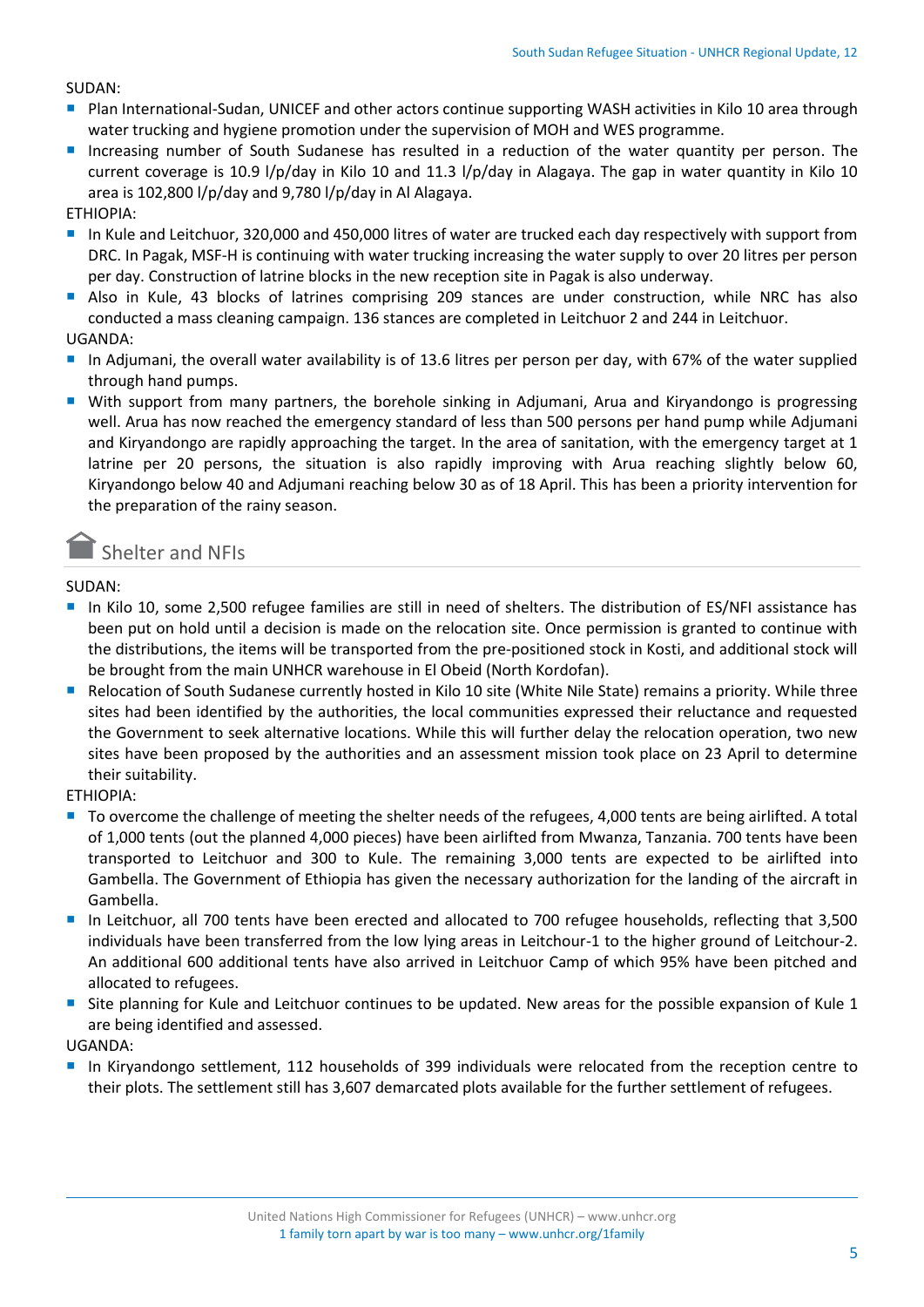#### KENYA:

■ 320 temporary shelters were constructed by National Council of Churches of Kenya (NCCK) to accommodate 1,221 individuals in Kakuma for the new arrivals. In addition, 125 durable shelters were roofed with galvanized iron sheet.

## **FINANCIAL INFORMATION**

UNHCR is very grateful for the financial support provided by donors particularly those who have contributed to UNHCR activities with unearmarked and broadly earmarked funds as well as for those who have contributed to the situation. Below are revised UNHCR's financial needs for providing protection and assistance to South Sudanese refugees in the neighbouring countries, as well as discharging its responsibilities in the inter-agency framework to provide humanitarian assistance to IDPs in South Sudan. The South Sudan Situation covers Supplementary Budget activities in Ethiopia, Kenya, South Sudan, Sudan and Uganda. Total revised requirements amount to US\$ 427 million for 2014.

**Donors who have contributed:**

 Canada **CERE**  Common Humanit. FD South Sudan Denmark France Luxembourg Netherlands Private Donors Germany Switzerland United Kingdom United States of America **Funding (in million US\$)** A total of US\$37 million has been funded including US\$1.9 million of broadly earmarked funding to the situation. 7.6  $\mathsf{R}$ 4.8 Sudan 0.2 17.1 237,067,365 43,651,164 29,795,690 16,991,600 98,737,638 South Sudan Ethiopia Kenya Uganda **Funding Funding Gap** Total Requested

Note 1: In 2014 the following donors have given unearmarked funds to UNHCR: Algeria, Australia, Costa Rica, Denmark, Estonia, Finland, France, Germany, Hungary, Indonesia, Israel, Kuwait, Latvia, Luxembourg, Mexico, Monaco, Morocco, Mozambique, Netherlands, Norway, Republic of Korea, Saudi Arabia, Serbia, Singapore, Slovak Republic, Sweden, Switzerland, Thailand, Tunisia, United Arab Emirates, United Kingdom, Uruguay, Private Donors.

Note 2: These figures are based on the Revised Supplementary Appeal (April 2014).

#### **Contacts:**

Géraldine Boezio, Reporting Officer, boezio@unhcr.org, Tel: +41 (0)22 7398003 Wendy Rappeport, Senior External Relations Officer, rappepor@unhcr.org, Cell: +41 (0)79 881 9183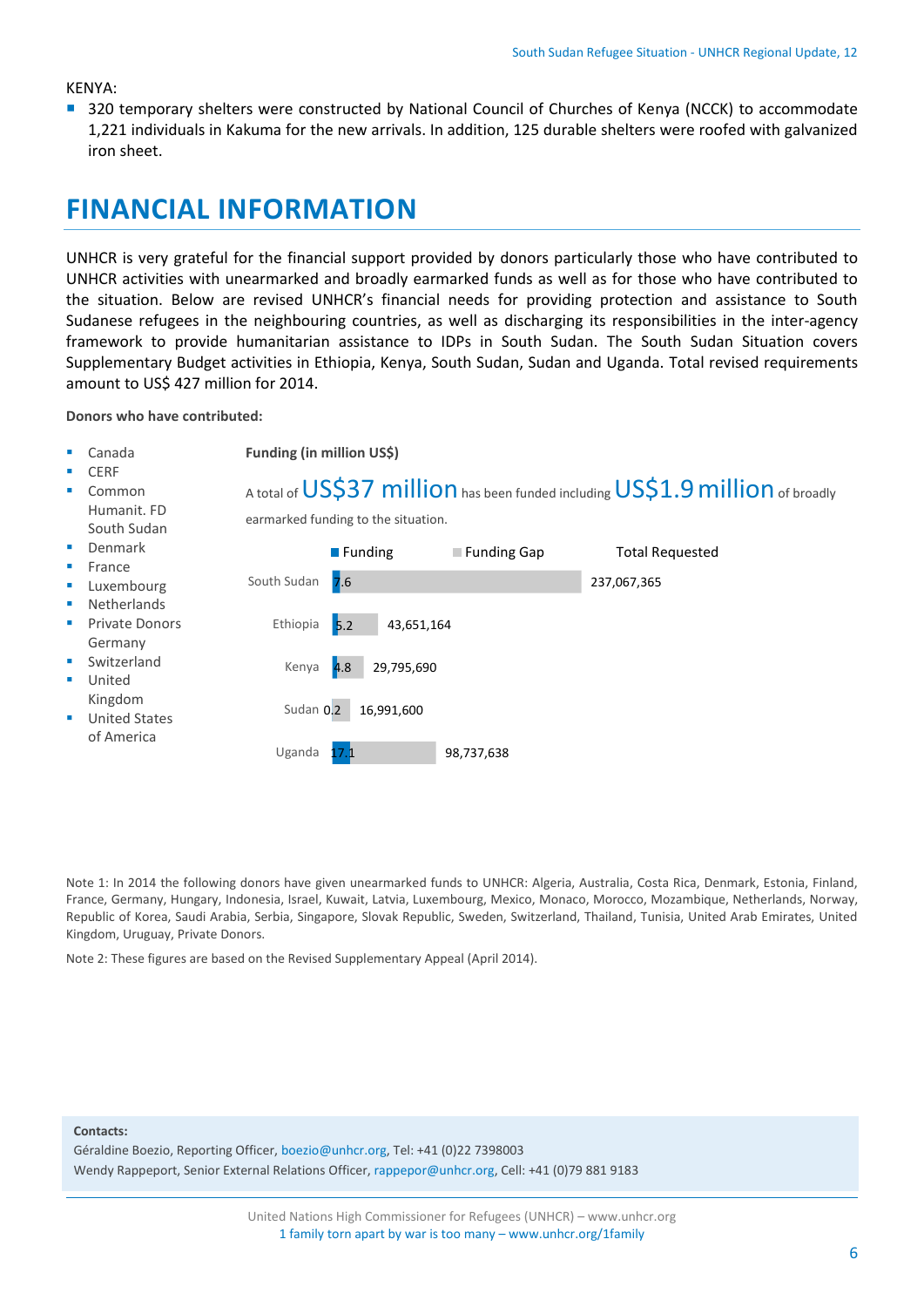# **ANNEXES**

### **Annex 1**



#### <sup>a</sup>This figure does not include new arrivals in Abyei PCA Box.

Map Sources: UNCS, UNHCR, OCHA.

The boundaries and names shown and the designations used on this map do not imply official endorsement or acceptance by the United Nations. Final boundary between the Republic of Sudan and the Republic of South Sudan has not yet been determined. Final status of the Abyei area is not yet determined. Creation date: 25 Apr 2014.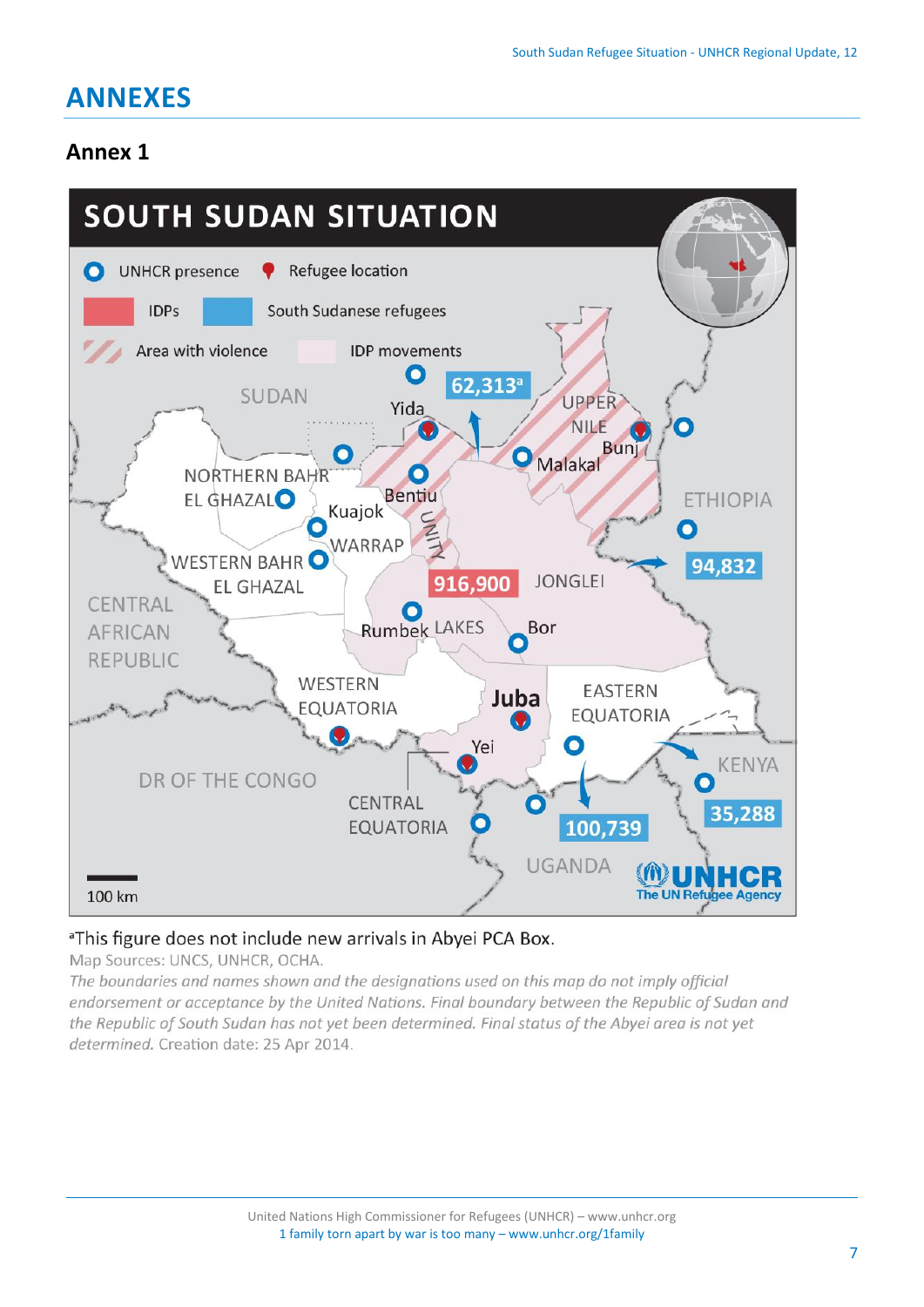### **Annex 2**

#### **ACRONYMS**

Action Africa Help International (AAH-I) Action Africa Help Uganda (AAH-U) Action Contre la Faim (ACF) acute respiratory infection-ARTI acute watery diarrhea (AWD) Administration for Refugee and Returnee Affairs (ARRA) Area Security Management Team (ASMT) Association for Aid and Relief (AAR) Best Interest Assessments (BIAs) Best Interest Determinations (BIDs) Camp Coordination and Camp Management (CCCM) Centre for Voluntary Humanitarian Work (CVHW) Child Protection Information Management System (CP IMS) Danish Refugee Council ( DRC ) Department of Refugee Affairs (DRA) Document Registration Agreement (DRA) Emergency Blanket Supplementary Feeding Programme (EBSFP) Emergency Obstetric and Newborn Care (EmONC) Emergency Shelter and Non Food Item (ES/NFIs) Field Security Coordination Officer (FSCO) Food Security and Livelihoods (FSL) General Food Distribution (GFD) Global Acute Malnutrition (GAM) Humanitarian Aid Commission (HAC) Infant and Young Child Feeding (IYCF) Intergovernmental Authority on Development (IGAD) International Non-Governmental Organisations (INGOs) International Organization for Migration (IOM) International Rescue Committee (IRC) Long Lasting Insecticide Treated Nets (LLITNs) Lutheran World Federation (LWF) Médecins Sans Frontières France (MSF-F) Medical Team International (MTI) mid-upper-arm circumference (MUAC) Ministry of Education (MoE) Ministry of Health (MoH) Ministry of Social Affairs (MoSA) National Council of Churches of Kenya (NCCK) Non-Food Items (NFI) Norwegian Refugee Council (NRC) Office of the Prime Minister (OPM) Out-Patient Department (OPD) Out-Patient Therapeutic Programme (OTP)